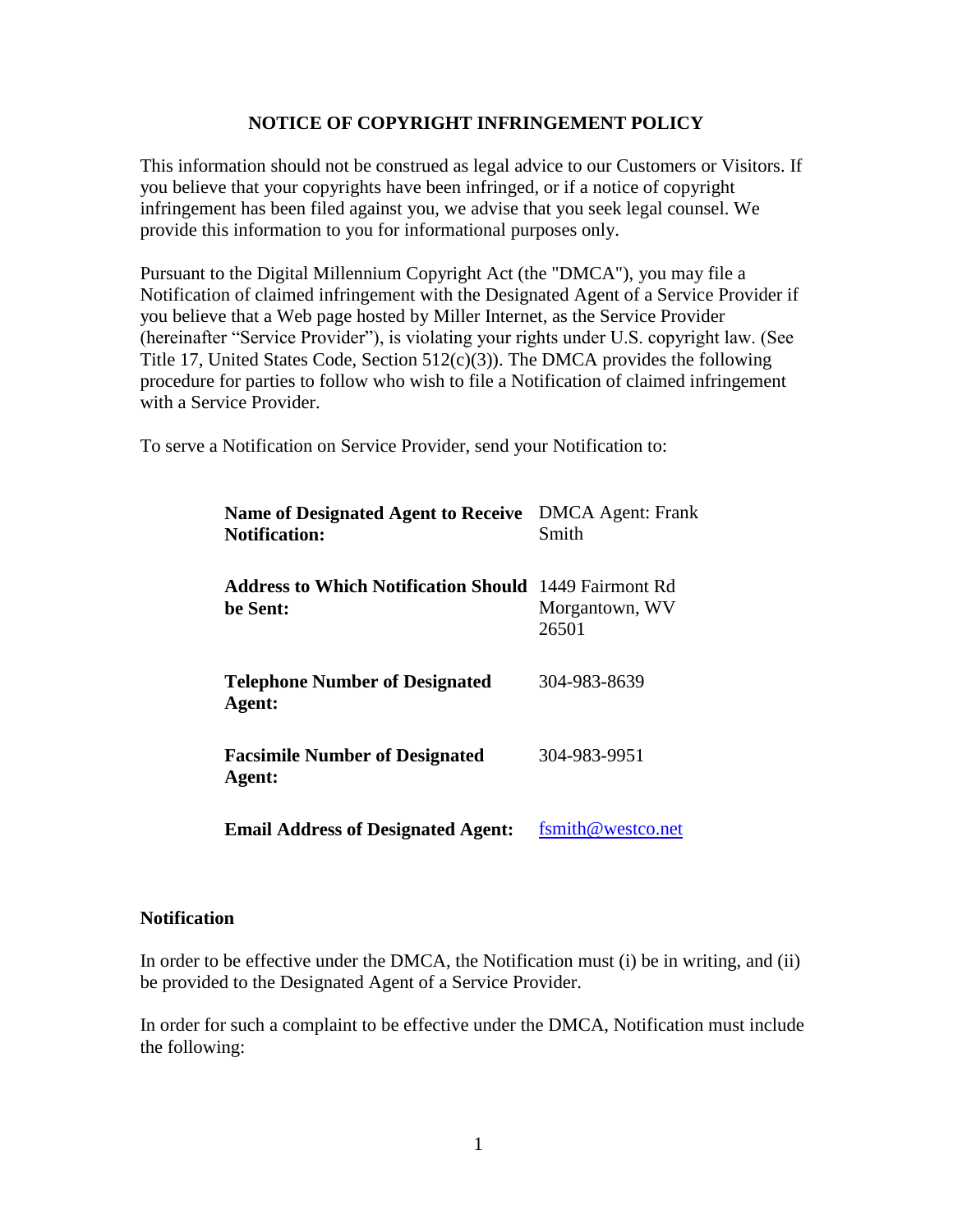- 1. A physical or electronic signature of a person authorized to act on behalf of the owner of an exclusive right that is allegedly infringed.
- 2. Identification of the copyrighted work claimed to have been infringed, or, if multiple copyrighted works at a single online site are covered by a single Notification, a representative list of such works at that site.
- 3. Identification of the material that is claimed to be infringing or to be the subject of infringing activity and that is to be removed or access to which is to be disabled, and information reasonably sufficient to permit the Service Provider to locate the material.
- 4. Information reasonably sufficient to permit the Service Provider to contact the complaining party, such as an address, telephone number, and if available, an electronic mail address at which the complaining party may be contacted.
- 5. A statement that the complaining party has a good faith belief that use of the material in the manner complained of is not authorized by the copyright owner, its agent, or the law.
- 6. A statement that the information in the Notification is accurate, and under penalty of perjury, that the complaining party is authorized to act on behalf of the owner of an exclusive right that is allegedly infringed.

Upon receipt of the written Notification containing the information described in 1 through 6 above, Service Provider will:

- 1. Remove or disable access to the material that is alleged to be infringing.
- 2. Take reasonable steps to promptly notify the subscriber that it has removed or disabled access to the material.

## **Counter Notification**

If a notice of copyright infringement has been filed against you, you may file a Counter Notification with a Service Provider's Designated Agent. In order to be effective, a Counter Notification must be written and include substantially the following:

- 1. A physical or electronic signature of the subscriber.
- 2. Identification of the material that has been removed or to which access has been disabled and the location at which the material appeared before it was removed or access to it was disabled.